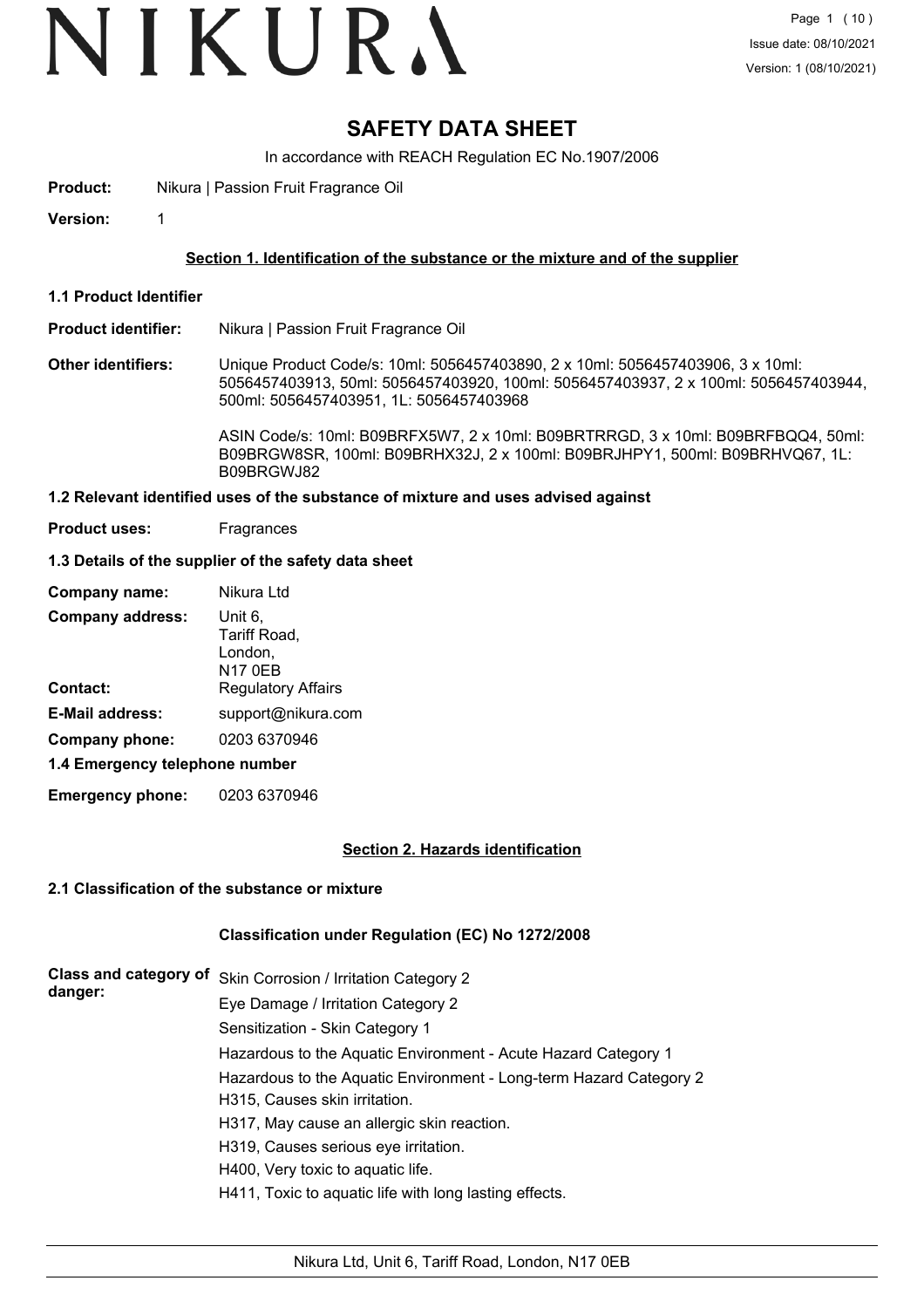### **SAFETY DATA SHEET**

In accordance with REACH Regulation EC No.1907/2006

- **Product:** Nikura | Passion Fruit Fragrance Oil
- **Version:** 1
- **2.2 Label elements**

|                                     | Classification under Regulation (EC) No 1272/2008                                                                                                                                                                                                                                                                                                                                                                                                                                                                                                                                                                                                                                                                                                                                                                                                                                    |
|-------------------------------------|--------------------------------------------------------------------------------------------------------------------------------------------------------------------------------------------------------------------------------------------------------------------------------------------------------------------------------------------------------------------------------------------------------------------------------------------------------------------------------------------------------------------------------------------------------------------------------------------------------------------------------------------------------------------------------------------------------------------------------------------------------------------------------------------------------------------------------------------------------------------------------------|
| Signal word:                        | Warning                                                                                                                                                                                                                                                                                                                                                                                                                                                                                                                                                                                                                                                                                                                                                                                                                                                                              |
| <b>Hazard statements:</b>           | H315, Causes skin irritation.<br>H317, May cause an allergic skin reaction.<br>H319, Causes serious eye irritation.<br>H400, Very toxic to aquatic life.<br>H411, Toxic to aquatic life with long lasting effects.                                                                                                                                                                                                                                                                                                                                                                                                                                                                                                                                                                                                                                                                   |
| Supplemental<br>Information:        | EUH208, Contains Carvone, Citral, Citronellal, Geraniol, Lauric aldehyde, Nerol, Neryl acetate,<br>alpha-Methyl-1,3-benzodioxole-5-propionaldehyde, beta-Caryophyllene, p-Mentha-1,8-dien-7-<br>al. May produce an allergic reaction.                                                                                                                                                                                                                                                                                                                                                                                                                                                                                                                                                                                                                                                |
| <b>Precautionary</b><br>statements: | P261, Avoid breathing vapour or dust.<br>P264, Wash hands and other contacted skin thoroughly after handling.<br>P272, Contaminated work clothing should not be allowed out of the workplace.<br>P273, Avoid release to the environment.<br>P280, Wear protective gloves/eye protection/face protection.<br>P302/352, IF ON SKIN: Wash with plenty of soap and water.<br>P305/351/338, IF IN EYES: Rinse cautiously with water for several minutes. Remove contact<br>lenses, if present and easy to do. Continue rinsing.<br>P333/313, If skin irritation or rash occurs: Get medical advice/attention.<br>P337/313, If eye irritation persists: Get medical advice/attention.<br>P362, Take off contaminated clothing and wash before reuse.<br>P391, Collect spillage.<br>P501, Dispose of contents/container to approved disposal site, in accordance with local<br>regulations. |
| Pictograms:                         |                                                                                                                                                                                                                                                                                                                                                                                                                                                                                                                                                                                                                                                                                                                                                                                                                                                                                      |
| 2.3 Other hazards                   |                                                                                                                                                                                                                                                                                                                                                                                                                                                                                                                                                                                                                                                                                                                                                                                                                                                                                      |
| <b>Other hazards:</b>               | None                                                                                                                                                                                                                                                                                                                                                                                                                                                                                                                                                                                                                                                                                                                                                                                                                                                                                 |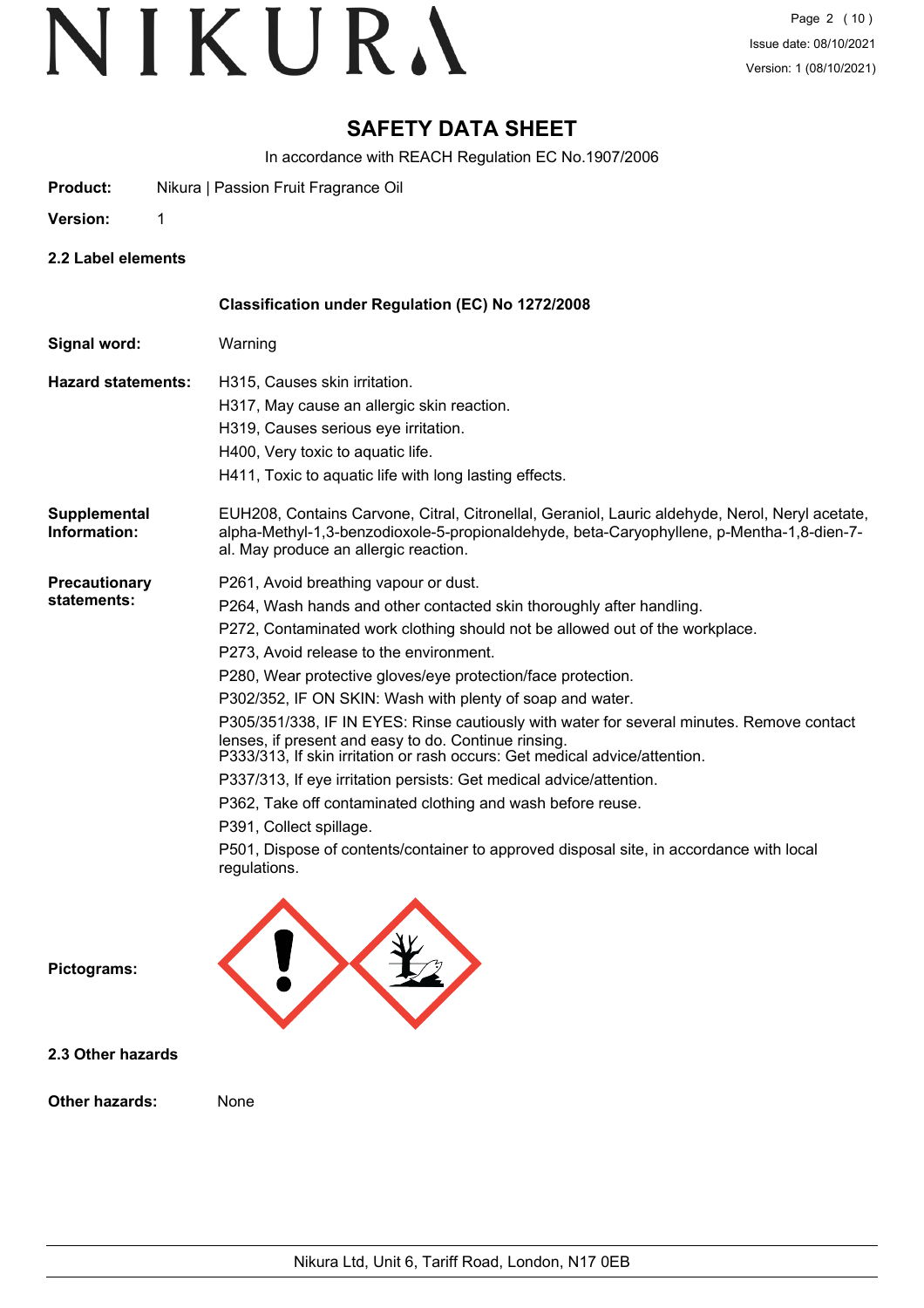### **SAFETY DATA SHEET**

In accordance with REACH Regulation EC No.1907/2006

**Product:** Nikura | Passion Fruit Fragrance Oil

**Version:** 1

#### **Section 3. Composition / information on ingredients**

#### **3.2 Mixtures**

#### **Contains:**

| <b>Name</b>                                             | <b>CAS</b> | <b>EC</b> | <b>REACH Registration</b><br>No. | %           | <b>Classification for</b><br>(CLP) 1272/2008                                                                                            |  |
|---------------------------------------------------------|------------|-----------|----------------------------------|-------------|-----------------------------------------------------------------------------------------------------------------------------------------|--|
| Linalool                                                | 78-70-6    | 201-134-4 |                                  | 10-<20%     | Skin Irrit. 2-Eye Irrit. 2-<br>Skin Sens. 1B:H315-<br>H317-H319,-                                                                       |  |
| Benzyl benzoate                                         | 120-51-4   | 204-402-9 |                                  | 10-<20%     | Acute Tox. 4-Aquatic<br>Acute 1-Aquatic<br>Chronic 2; H302-H400-<br>H411.-                                                              |  |
| Benzyl acetate                                          | 140-11-4   | 205-399-7 |                                  | 10-<20%     | Aquatic Chronic 3;<br>H412,-                                                                                                            |  |
| alpha-<br>Hexylcinnamaldehyde                           | 101-86-0   | 202-983-3 |                                  | 10-<20%     | Skin Sens. 1B-Aquatic<br>Acute 1-Aquatic<br>Chronic 2;H317-H400-<br>$H411. -$                                                           |  |
| 2-tert-Butylcyclohexyl<br>acetate                       | 88-41-5    | 201-828-7 |                                  | 10-<20%     | Aquatic Chronic 2;<br>H411.-                                                                                                            |  |
| d-Limonene                                              | 5989-27-5  | 227-813-5 |                                  | 1-<5%       | Flam. Liq. 3-Skin Irrit.<br>2-Skin Sens. 1B-Asp.<br>Tox 1-Aquatic Acute 1-<br>Aquatic Chronic 3;<br>H226-H304-H315-<br>H317-H400-H412,- |  |
| Neryl acetate                                           | 141-12-8   | 205-459-2 |                                  | 1-<5%       | Skin Sens. 1B;H317,-                                                                                                                    |  |
| Methyl 2-nonenoate                                      | 111-79-5   | 203-908-7 |                                  | 1-<5%       | Aquatic Acute 1-<br>Aquatic Chronic 2;<br>H400-H411.-                                                                                   |  |
| alpha-Methyl-1,3-<br>benzodioxole-5-<br>propionaldehyde | 1205-17-0  | 214-881-6 |                                  | 1-<5%       | Skin Sens. 1B-Repr. 2-<br>Aquatic Chronic 2;<br>H317-H361-H411.-                                                                        |  |
| Geranyl acetate                                         | 105-87-3   | 203-341-5 |                                  | 1-<5%       | Skin Irrit, 2-Skin Sens.<br>1B-Aquatic Chronic 3;<br>H315-H317-H412,-                                                                   |  |
| Decanal                                                 | 112-31-2   | 203-957-4 |                                  | 1-<5%       | Eye Irrit. 2-Aquatic<br><u>Chronic 3;H319-H412,-</u>                                                                                    |  |
| Citral                                                  | 5392-40-5  | 226-394-6 |                                  | $0.1 - 1\%$ | Skin Irrit. 2-Eye Irrit. 2-<br>Skin Sens. 1;H315-<br>H317-H319.-                                                                        |  |
| beta-Caryophyllene                                      | 87-44-5    | 201-746-1 |                                  | $0.1 - 1\%$ | Skin Sens. 1B-Asp.<br>Tox 1-Aquatic Chronic<br>4;H304-H317-H413,-                                                                       |  |
| Diphenyl ether                                          | 101-84-8   | 202-981-2 |                                  | $0.1 - 1\%$ | Eye Irrit. 2-Aquatic<br>Acute 1-Aquatic<br>Chronic 3;H319-H400-<br>H412.-                                                               |  |
| Citronellal                                             | 106-23-0   | 203-376-6 |                                  | $0.1 - 1\%$ | Skin Irrit. 2-Eye Irrit. 2-<br>Skin Sens. 1B;H315-<br>H317-H319,-                                                                       |  |
| p-Mentha-1,8-dien-7-al                                  | 2111-75-3  | 218-302-8 |                                  | $0.1 - 1\%$ | Skin Sens. 1B;H317,-                                                                                                                    |  |
| Lauric aldehyde                                         | 112-54-9   | 203-983-6 |                                  | $0.1 - 1\%$ | Skin Irrit. 2-Eye Irrit. 2-<br>Skin Sens. 1B;H315-<br>H317-H319.-                                                                       |  |
| Nerol                                                   | 106-25-2   | 203-378-7 |                                  | $0.1 - 1\%$ | Skin Irrit. 2-Eye Irrit. 2-<br>Skin Sens. 1B;H315-<br>H317-H319,-                                                                       |  |
| Geraniol                                                | 106-24-1   | 203-377-1 |                                  | $0.1 - 1\%$ | Skin Irrit. 2-Eye Dam.<br>1-Skin Sens. 1;H315-<br>H317-H318,-                                                                           |  |
| Carvone                                                 | 99-49-0    | 202-759-5 |                                  | $0.1 - 1\%$ | Skin Sens. 1B; H317,-                                                                                                                   |  |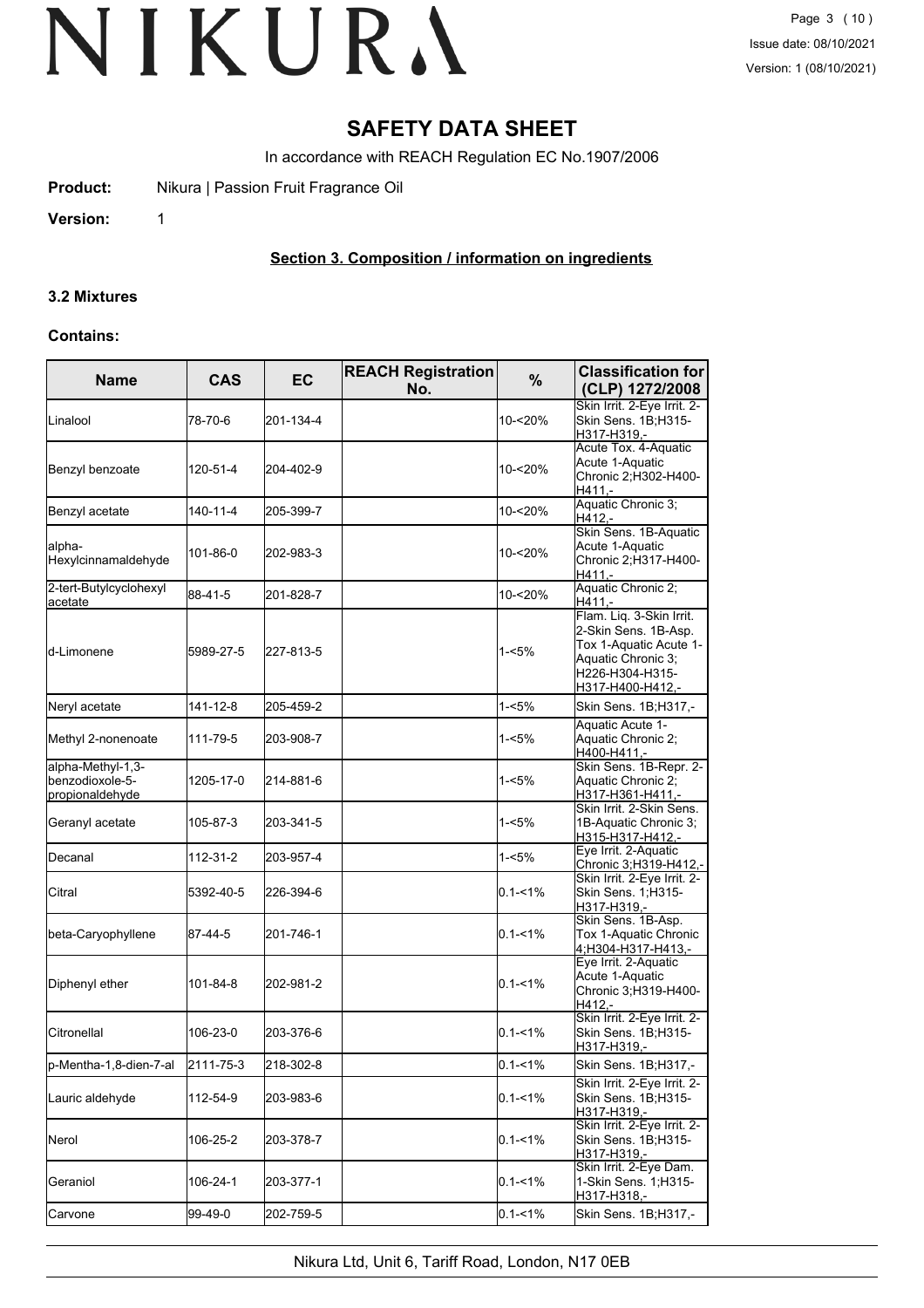### **SAFETY DATA SHEET**

In accordance with REACH Regulation EC No.1907/2006

**Product:** Nikura | Passion Fruit Fragrance Oil

#### **Version:** 1

| <b>I</b> Mvrcene | 123-35-3 | 204-622-5 |  | $10.1 - 1\%$ | <b>Flam. Lig. 3-Skin Irrit.</b><br>$ 2$ -Eye Irrit. 2-Asp. Tox<br>11-Aquatic Acute 1-<br>Aquatic Chronic 2:<br>IH226-H304-H315-<br>H319-H400-H411.- |
|------------------|----------|-----------|--|--------------|-----------------------------------------------------------------------------------------------------------------------------------------------------|
|------------------|----------|-----------|--|--------------|-----------------------------------------------------------------------------------------------------------------------------------------------------|

#### **Substances with Community workplace exposure limits:**

Not Applicable

**Substances that are persistent, bioaccumulative and toxic or very persistent and very bioaccumulative, greater than 0.1%:**

Not Applicable

#### **Section 4. First-aid measures**

#### **4.1 Description of first aid measures**

| Inhalation:           | Remove from exposure site to fresh air, keep at rest, and obtain medical attention.                                                 |
|-----------------------|-------------------------------------------------------------------------------------------------------------------------------------|
| Eye exposure:         | IF IN EYES: Rinse cautiously with water for several minutes. Remove contact lenses, if present<br>and easy to do. Continue rinsing. |
| <b>Skin exposure:</b> | IF ON SKIN: Wash with plenty of soap and water.                                                                                     |
| Ingestion:            | Rinse mouth with water and obtain medical attention.                                                                                |

#### **4.2 Most important symptoms and effects, both acute and delayed**

Causes skin irritation. May cause an allergic skin reaction.

Causes serious eye irritation.

#### **4.3 Indication of any immediate medical attention and special treatment needed**

None expected, see Section 4.1 for further information.

#### **SECTION 5: Firefighting measures**

#### **5.1 Extinguishing media**

Suitable media: Carbon dioxide, Dry chemical, Foam.

#### **5.2 Special hazards arising from the substance or mixture**

In case of fire, may be liberated: Carbon monoxide, Unidentified organic compounds.

#### **5.3 Advice for fire fighters:**

In case of insufficient ventilation, wear suitable respiratory equipment.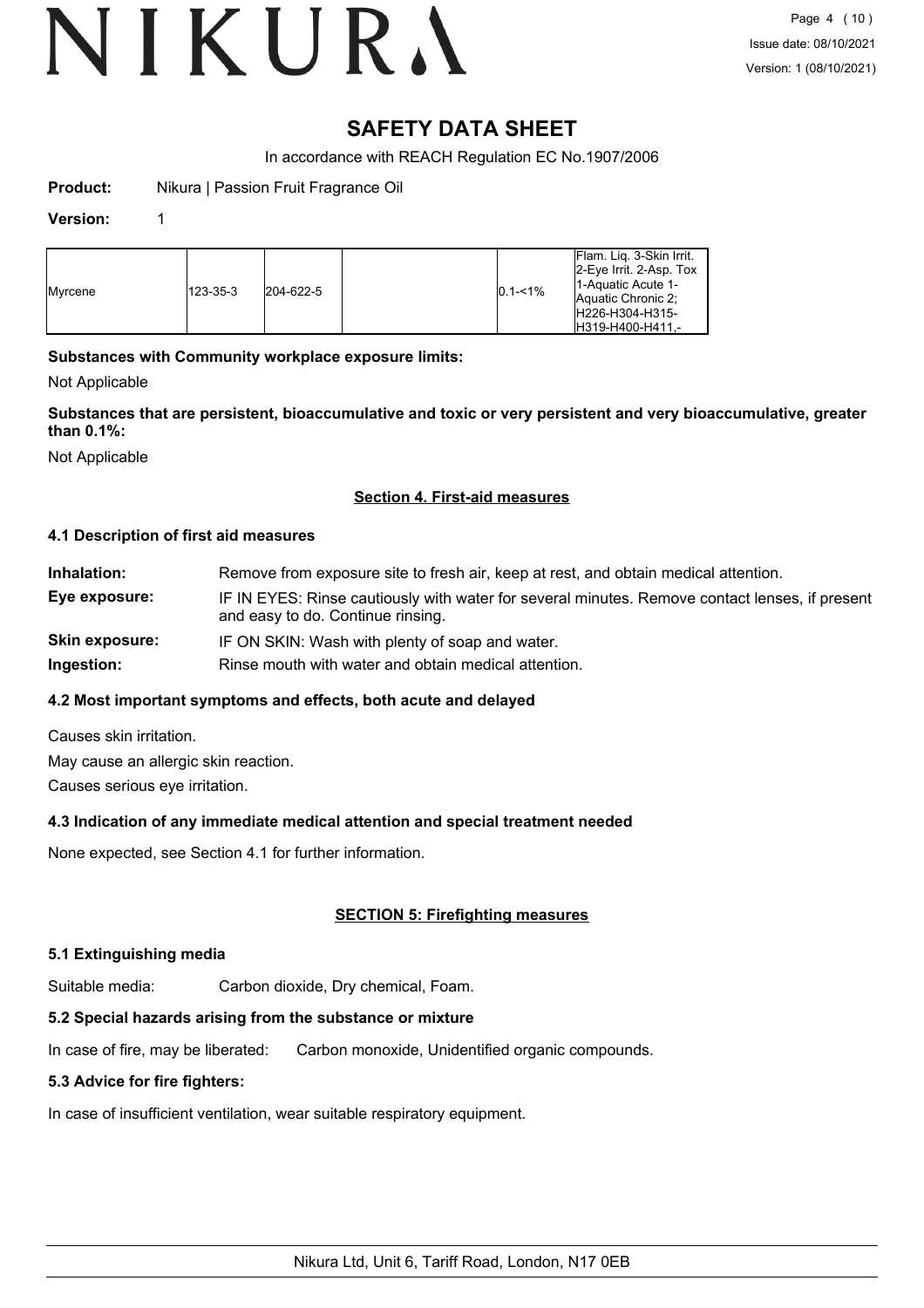# VIKURA

### **SAFETY DATA SHEET**

In accordance with REACH Regulation EC No.1907/2006

**Product:** Nikura | Passion Fruit Fragrance Oil

**Version:** 1

#### **Section 6. Accidental release measures**

#### **6.1 Personal precautions, protective equipment and emergency procedures:**

Avoid inhalation. Avoid contact with skin and eyes. See protective measures under Section 7 and 8.

#### **6.2 Environmental precautions:**

Keep away from drains, surface and ground water, and soil.

#### **6.3 Methods and material for containment and cleaning up:**

Remove ignition sources. Provide adequate ventilation. Avoid excessive inhalation of vapours. Contain spillage immediately by use of sand or inert powder. Dispose of according to local regulations.

#### **6.4 Reference to other sections:**

Also refer to sections 8 and 13.

#### **Section 7. Handling and storage**

#### **7.1 Precautions for safe handling:**

Keep away from heat, sparks, open flames and hot surfaces. - No smoking. Use personal protective equipment as required. Use in accordance with good manufacturing and industrial hygiene practices. Use in areas with adequate ventilation Do not eat, drink or smoke when using this product.

#### **7.2 Conditions for safe storage, including any incompatibilities:**

Store in a well-ventilated place. Keep container tightly closed. Keep cool. Ground/bond container and receiving equipment. Use explosion-proof electrical, ventilating and lighting equipment. Use only non-sparking tools. Take precautionary measures against static discharge.

#### **7.3 Specific end use(s):**

Fragrances: Use in accordance with good manufacturing and industrial hygiene practices.

#### **Section 8. Exposure controls/personal protection**

#### **8.1 Control parameters**

Workplace exposure limits: Not Applicable

#### **8.2 Exposure Controls**

#### **Eye / Skin Protection**

Wear protective gloves/eye protection/face protection

#### **Respiratory Protection**

Under normal conditions of use and where adequate ventilation is available to prevent build up of excessive vapour, this material should not require special engineering controls. However, in conditions of high or prolonged use, or high temperature or other conditions which increase exposure, the following engineering controls can be used to minimise exposure to personnel: a) Increase ventilation of the area with local exhaust ventilation. b) Personnel can use an approved, appropriately fitted respirator with organic vapour cartridge or canisters and particulate filters. c) Use closed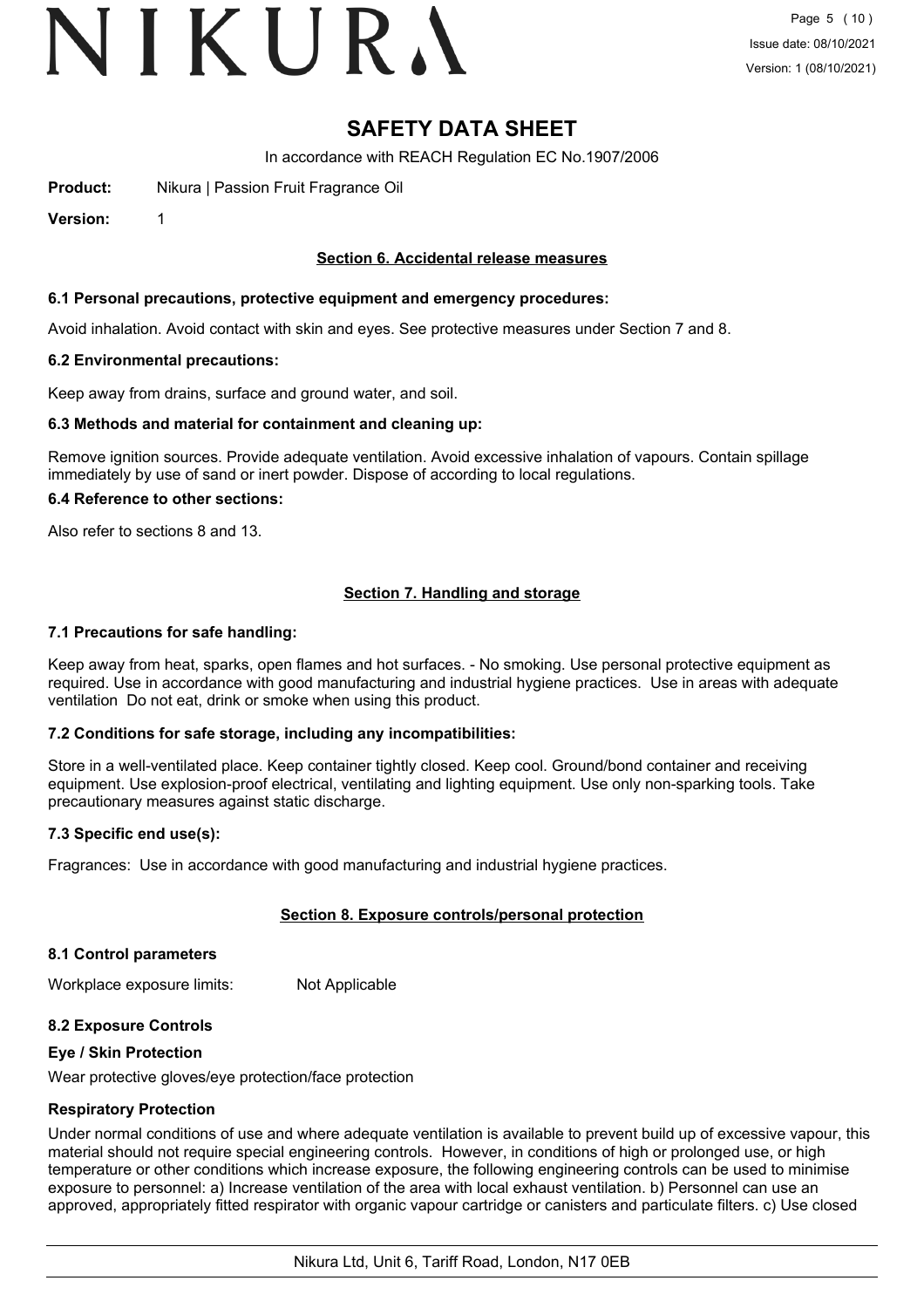### **SAFETY DATA SHEET**

In accordance with REACH Regulation EC No.1907/2006

**Product:** Nikura | Passion Fruit Fragrance Oil

**Version:** 1

systems for transferring and processing this material.

Also refer to Sections 2 and 7.

#### **Section 9. Physical and chemical properties**

#### **9.1 Information on basic physical and chemical properties**

| Appearance:                                   | Not determined                               |
|-----------------------------------------------|----------------------------------------------|
| Odour:                                        | Not determined                               |
| <b>Odour threshold:</b>                       | Not determined                               |
| pH:                                           | Not determined                               |
| Melting point / freezing point:               | Not determined                               |
| Initial boiling point / range:                | Not determined                               |
| <b>Flash point:</b>                           | 112 $\degree$ C                              |
| <b>Evaporation rate:</b>                      | Not determined                               |
| Flammability (solid, gas):                    | Not determined                               |
| Upper/lower flammability or explosive limits: | Product does not present an explosion hazard |
| Vapour pressure:                              | Not determined                               |
| Vapour density:                               | Not determined                               |
| <b>Relative density:</b>                      | Not determined                               |
| Solubility(ies):                              | Not determined                               |
| Partition coefficient: n-octanol/water:       | Not determined                               |
| Auto-ignition temperature:                    | Not determined                               |
| <b>Decomposition temperature:</b>             | Not determined                               |
| <b>Viscosity:</b>                             | Not determined                               |
| <b>Explosive properties:</b>                  | Not expected                                 |
| <b>Oxidising properties:</b>                  | Not expected                                 |
| 9.2 Other information:                        | None available                               |

#### **Section 10. Stability and reactivity**

#### **10.1 Reactivity:**

Presents no significant reactivity hazard, by itself or in contact with water.

#### **10.2 Chemical stability:**

Good stability under normal storage conditions.

### **10.3 Possibility of hazardous reactions:**

Not expected under normal conditions of use.

### **10.4 Conditions to avoid:**

Avoid extreme heat.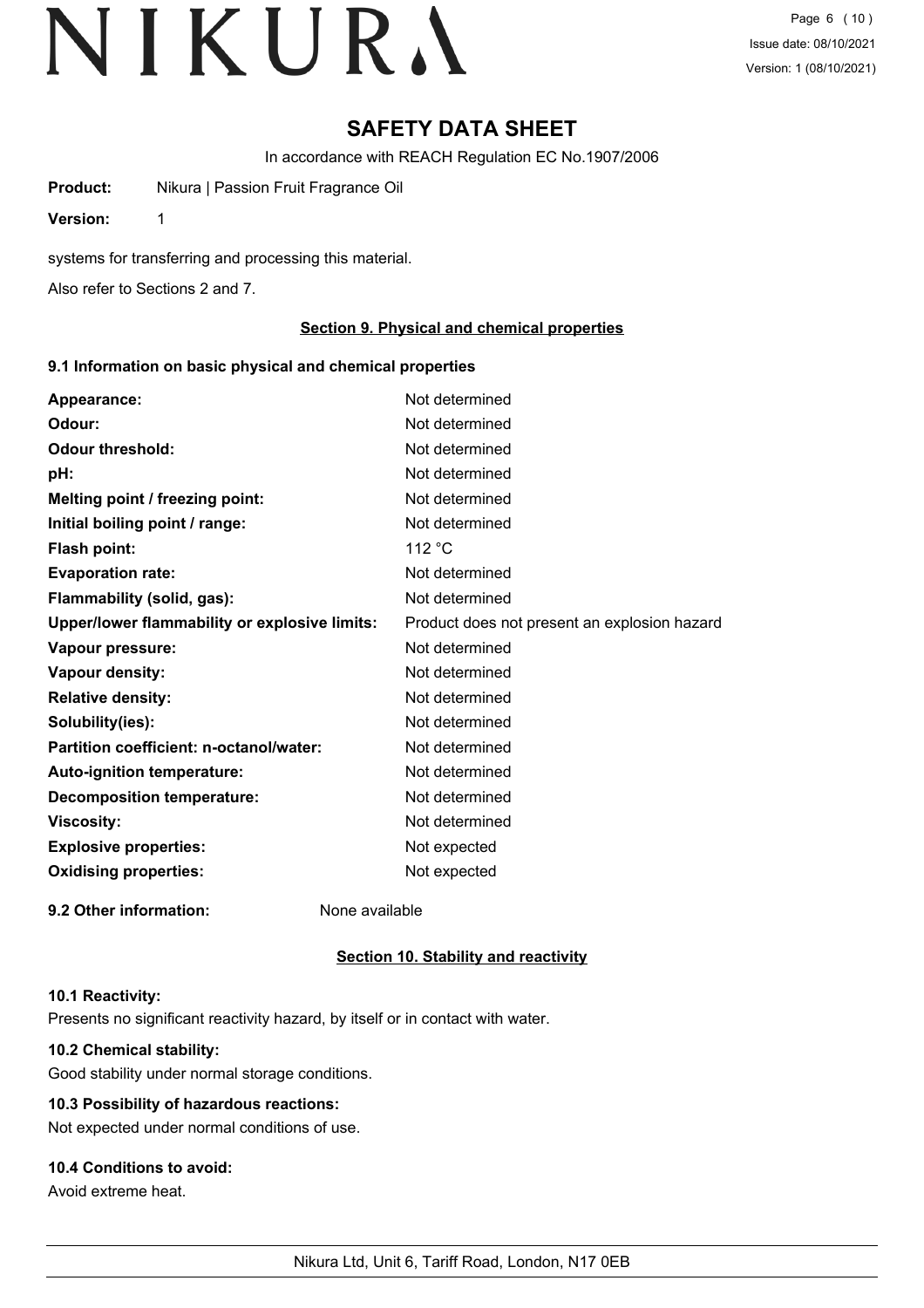### **SAFETY DATA SHEET**

In accordance with REACH Regulation EC No.1907/2006

**Product:** Nikura | Passion Fruit Fragrance Oil

**Version:** 1

#### **10.5 Incompatible materials:**

Avoid contact with strong acids, alkalis or oxidising agents.

#### **10.6 Hazardous decomposition products:**

Not expected.

#### **Section 11. Toxicological information**

#### **11.1 Information on toxicological effects**

This mixture has not been tested as a whole for health effects. The health effects have been calculated using the methods outlined in Regulation (EC) No 1272/2008 (CLP).

| <b>Acute Toxicity:</b>                    | Based on available data the classification criteria are not met. |
|-------------------------------------------|------------------------------------------------------------------|
| <b>Acute Toxicity Oral</b>                | 3313                                                             |
| <b>Acute Toxicity Dermal</b>              | >5000                                                            |
| <b>Acute Toxicity Inhalation</b>          | Not Available                                                    |
| <b>Skin corrosion/irritation:</b>         | Skin Corrosion / Irritation Category 2                           |
| Serious eye damage/irritation:            | Eye Damage / Irritation Category 2                               |
| <b>Respiratory or skin sensitisation:</b> | Sensitization - Skin Category 1                                  |
| Germ cell mutagenicity:                   | Based on available data the classification criteria are not met. |
| <b>Carcinogenicity:</b>                   | Based on available data the classification criteria are not met. |
| <b>Reproductive toxicity:</b>             | Based on available data the classification criteria are not met. |
| <b>STOT-single exposure:</b>              | Based on available data the classification criteria are not met. |
| <b>STOT-repeated exposure:</b>            | Based on available data the classification criteria are not met. |
| <b>Aspiration hazard:</b>                 | Based on available data the classification criteria are not met. |

#### **Information about hazardous ingredients in the mixture**

| Ingredient      | <b>CAS</b> | EC               | LD50/ATE Oral | <b>LD50/ATE</b><br>Dermal | LC50/ATE<br><b>Inhalation</b> | <b>LC50</b><br>Route     |
|-----------------|------------|------------------|---------------|---------------------------|-------------------------------|--------------------------|
| Benzyl benzoate | 120-51-4   | $ 204 - 402 - 9$ | 1500          | 4000                      | Not available                 | <b>Not</b><br>lavailable |

Refer to Sections 2 and 3 for additional information.

#### **Section 12. Ecological information**

#### **12.1 Toxicity:**

| Very toxic to aquatic life.                                              |               |
|--------------------------------------------------------------------------|---------------|
| Toxic to aquatic life with long lasting effects.                         |               |
| 12.2 Persistence and degradability:                                      | Not available |
| 12.3 Bioaccumulative potential:                                          | Not available |
| 12.4 Mobility in soil:                                                   | Not available |
| 12.5 Results of PBT and vPvB assessment:                                 |               |
| This substance does not meet the PBT/vPvB criteria of REACH, annex XIII. |               |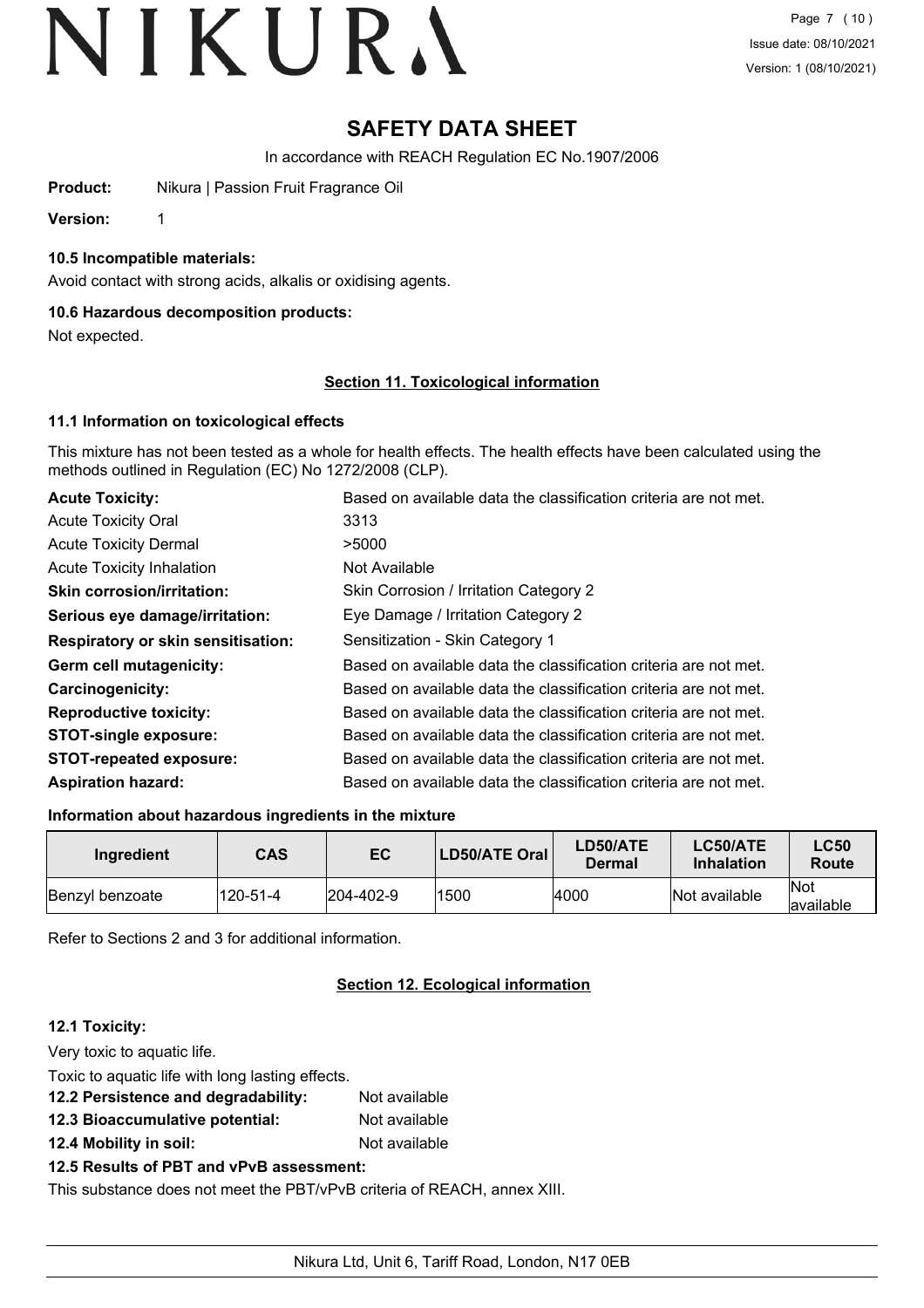### **SAFETY DATA SHEET**

In accordance with REACH Regulation EC No.1907/2006

| Product: |  | Nikura   Passion Fruit Fragrance Oil |  |
|----------|--|--------------------------------------|--|
|          |  |                                      |  |

**Version:** 1

**12.6 Other adverse effects:** Not available

#### **Section 13. Disposal considerations**

#### **13.1 Waste treatment methods:**

Dispose of in accordance with local regulations. Avoid disposing into drainage systems and into the environment. Empty containers should be taken to an approved waste handling site for recycling or disposal.

#### **Section 14. Transport information**

| 14.1 UN number:                    | UN3082                                                                                                    |
|------------------------------------|-----------------------------------------------------------------------------------------------------------|
| 14.2 UN Proper Shipping Name:      | ENVIRONMENTALLY HAZARDOUS SUBSTANCE, LIQUID, N.O.S. (2-<br>tert-Butylcyclohexyl acetate, Benzyl benzoate) |
| 14.3 Transport hazard class(es):   | 9                                                                                                         |
| <b>Sub Risk:</b>                   |                                                                                                           |
| 14.4. Packing Group:               | Ш                                                                                                         |
| <b>14.5 Environmental hazards:</b> | This is an environmentally hazardous substance.                                                           |
| 14.6 Special precautions for user: | None additional                                                                                           |
|                                    | 14.7 Transport in bulk according to Annex II of MARPOL73/78 and the IBC Code:                             |
| Not applicable                     |                                                                                                           |

#### **Section 15. Regulatory information**

#### **15.1 Safety, health and environmental regulations/legislation specific for the substance or mixture** None additional

#### **15.2 Chemical Safety Assessment**

A Chemical Safety Assessment has not been carried out for this product.

| <b>Section 16. Other information</b> |                                                                                             |  |
|--------------------------------------|---------------------------------------------------------------------------------------------|--|
| <b>Concentration % Limits:</b>       | EH A1=68.78% EH C2=50.15% EH C3=4.79% EH C4=34.31% SCI 2=44.<br>00% EDI 2=51.67% SS 1=6.20% |  |
| <b>Total Fractional Values:</b>      | EH A1=1.45 EH C2=1.99 EH C3=20.86 EH C4=2.91 SCI 2=2.27 EDI 2=1.<br>$94$ SS 1=16.13         |  |
| Key to revisions:                    |                                                                                             |  |

#### Not applicable

#### **Key to abbreviations:**

| <b>Abbreviation</b> | Meaning                                                            |
|---------------------|--------------------------------------------------------------------|
| Acute Tox, 4        | Acute Toxicity - Oral Category 4                                   |
| Aquatic Acute 1     | Hazardous to the Aquatic Environment - Acute Hazard Category 1     |
| Aquatic Chronic 2   | Hazardous to the Aquatic Environment - Long-term Hazard Category 2 |
| Aquatic Chronic 3   | Hazardous to the Aquatic Environment - Long-term Hazard Category 3 |
| Aquatic Chronic 4   | Hazardous to the Aquatic Environment - Long-term Hazard Category 4 |

#### Nikura Ltd, Unit 6, Tariff Road, London, N17 0EB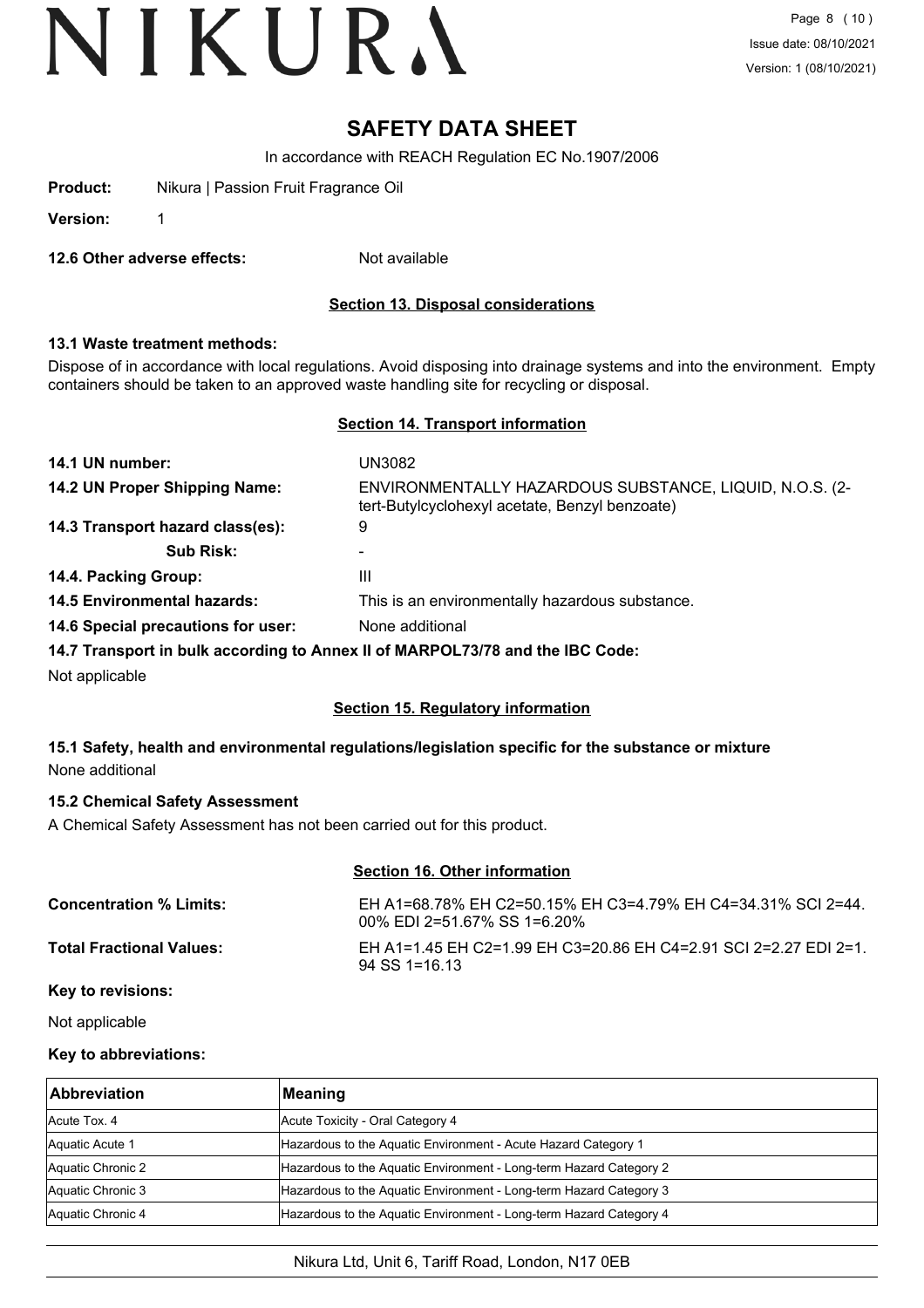### **SAFETY DATA SHEET**

In accordance with REACH Regulation EC No.1907/2006

| <b>Product:</b> |  | Nikura   Passion Fruit Fragrance Oil |  |
|-----------------|--|--------------------------------------|--|
|-----------------|--|--------------------------------------|--|

#### **Version:** 1

Asp. Tox 1 Aspiration Hazard Category 1 Eye Dam. 1 Eye Damage / Irritation Category 1 Eye Irrit. 2 Eye Damage / Irritation Category 2 Flam. Liq. 3 **Flammable Liquid, Hazard Category 3** H226 Flammable liquid and vapour. H302 Harmful if swallowed. H304 May be fatal if swallowed and enters airways. H315 Causes skin irritation. H317 May cause an allergic skin reaction. H318 Causes serious eye damage. H319 **Causes serious eye irritation.** H361 **Suspected of damaging fertility or the unborn child (exposure route)**. Suspected of damaging fertility or the unborn child (exposure route) H400 **Very toxic to aquatic life.** H411 **Has a struck in the Toxic to aquatic life with long lasting effects.** H412 **Harmful to aquatic life with long lasting effects.** H413 **May cause long lasting harmful effects to aquatic life.** P202 **Do not handle until all safety precautions have been read and understood.** P210 **Keep away from heat, sparks, open flames and hot surfaces.** - No smoking. P233 **Keep container tightly closed.** P240 **Container and receiving equipment.** Ground/bond container and receiving equipment. P241 Use explosion-proof electrical, ventilating and lighting equipment. P242 **Disember 19 Use only non-sparking tools.** P243 **Take precautionary measures against static discharge.** P261 **Avoid breathing vapour or dust.** Avoid breathing vapour or dust. P264 Wash hands and other contacted skin thoroughly after handling. P270 **Do not eat, drink or smoke when using this product.** P272 **Example 2018** Contaminated work clothing should not be allowed out of the workplace. P273 Avoid release to the environment. P280 Wear protective gloves/eye protection/face protection. P301/310 **IF SWALLOWED: Immediately call a POISON CENTER or doctor/physician.** P301/312 **IF SWALLOWED: call a POISON CENTER or doctor/physician if you feel unwell.** P302/352 IF ON SKIN: Wash with plenty of soap and water. P303/361/353 **IF ON SKIN (or hair): Remove/take off immediately all contaminated clothing. Rinse skin with water/shower.** P305/351/338 **IF IN EYES: Rinse cautiously with water for several minutes. Remove contact lenses, if present and easy to** do. Continue rinsing. P308/313 IF exposed or concerned: Get medical advice/attention. P310 **Immediately call a POISON CENTER or doctor/physician.** P330 Rinse mouth P331 **Do not induce vomiting.** P332/313 If skin irritation occurs: Get medical advice/attention. P333/313 If skin irritation or rash occurs: Get medical advice/attention. P337/313 If eye irritation persists: Get medical advice/attention.